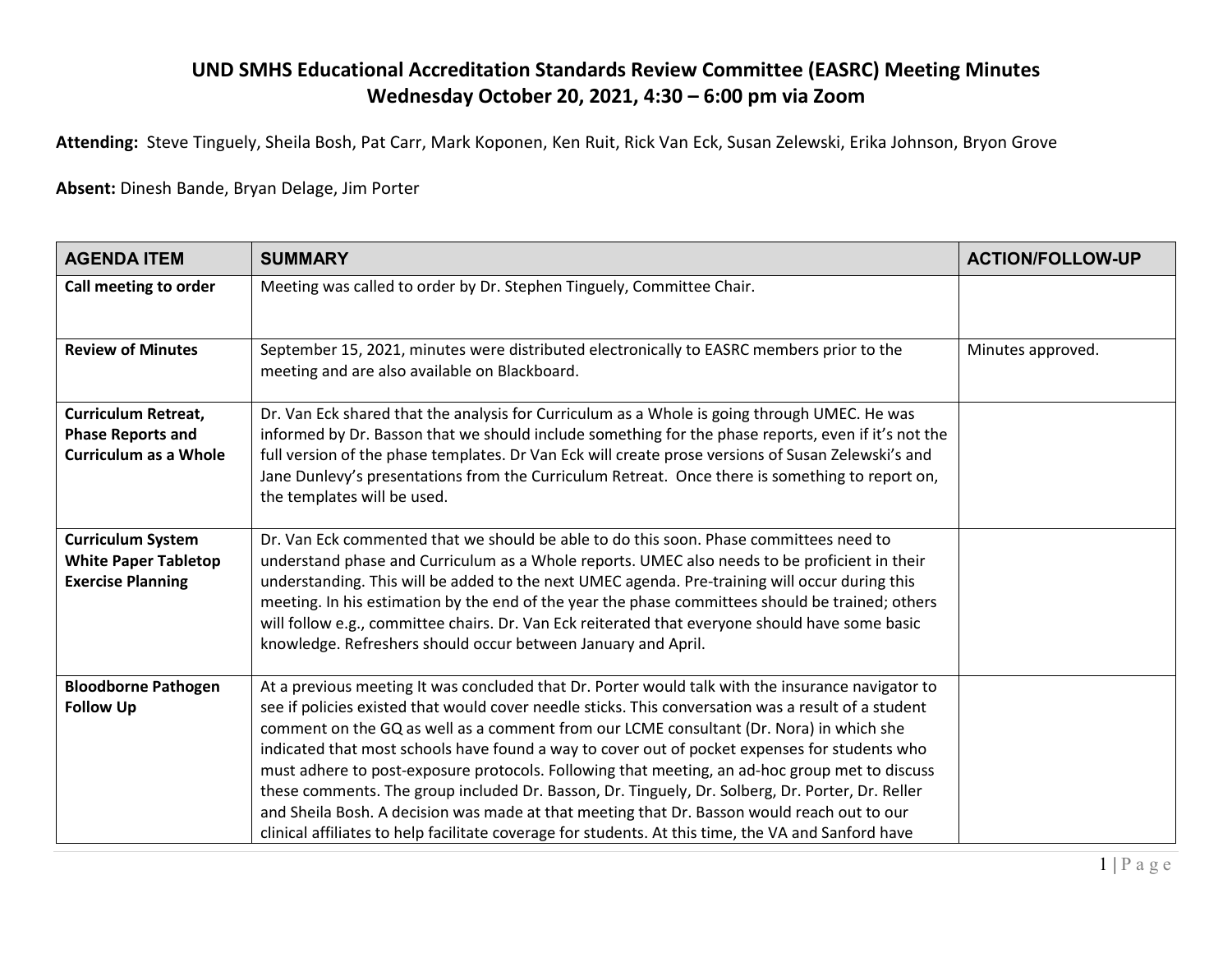| are working with their other health systems on their campuses to move this forward. Once we<br>know how many students are left without coverage, we'll have a better idea on the cost. She also<br>commented that our policy does allow a student to decline testing, however, they are required to<br>report the incident and sign a declination form.<br><b>Standards Review</b><br>Element 6.3 ISA numbers are concerning in the pre-clerkship phase of the curriculum. Satisfaction<br>with adequacy of unscheduled time is low for all 4 years. Dr. Nora (LCME consultant) commented |                                |
|-------------------------------------------------------------------------------------------------------------------------------------------------------------------------------------------------------------------------------------------------------------------------------------------------------------------------------------------------------------------------------------------------------------------------------------------------------------------------------------------------------------------------------------------------------------------------------------------|--------------------------------|
|                                                                                                                                                                                                                                                                                                                                                                                                                                                                                                                                                                                           |                                |
|                                                                                                                                                                                                                                                                                                                                                                                                                                                                                                                                                                                           |                                |
|                                                                                                                                                                                                                                                                                                                                                                                                                                                                                                                                                                                           |                                |
|                                                                                                                                                                                                                                                                                                                                                                                                                                                                                                                                                                                           |                                |
|                                                                                                                                                                                                                                                                                                                                                                                                                                                                                                                                                                                           |                                |
|                                                                                                                                                                                                                                                                                                                                                                                                                                                                                                                                                                                           |                                |
| on our narrative response in her review of our DCI. Our response states that a cap of 70 hours is                                                                                                                                                                                                                                                                                                                                                                                                                                                                                         |                                |
| achieved on average over an 8-week period. Some weeks may be above 70 hours and others below                                                                                                                                                                                                                                                                                                                                                                                                                                                                                              |                                |
| as long as the average weekly maximum is 70 hours or less. Dr. Tinguely asked if in the example it's                                                                                                                                                                                                                                                                                                                                                                                                                                                                                      |                                |
| possible to have one week that is 120 hours if the next week is only 20 hours. Susan Zelewksi                                                                                                                                                                                                                                                                                                                                                                                                                                                                                             |                                |
| commented that ACGME looks at an average over 4 weeks. She noted our Duty Hours policy has                                                                                                                                                                                                                                                                                                                                                                                                                                                                                                |                                |
| recently been edited to reflect this. Rick Van Eck suggested we report that over the past year this<br>variation has been no more than 6 hours. He also commented that we should reference our rule                                                                                                                                                                                                                                                                                                                                                                                       |                                |
| (policy) and include that it's based off the Carnegie formula and relies on the faculty and course                                                                                                                                                                                                                                                                                                                                                                                                                                                                                        |                                |
| director to monitor this based on the feedback. He thinks students are commenting on study time                                                                                                                                                                                                                                                                                                                                                                                                                                                                                           |                                |
| rather than adequacy of unscheduled time for self-directed learning and we may need to revisit                                                                                                                                                                                                                                                                                                                                                                                                                                                                                            |                                |
| this after the ISA 2 data is received. If students are still dissatisfied this response may not be                                                                                                                                                                                                                                                                                                                                                                                                                                                                                        | Dr. Tinguely will bring this   |
| sufficient. Stephen Tinguely asked Ken Ruit if we can wait for the ISA2 results or if we should dig                                                                                                                                                                                                                                                                                                                                                                                                                                                                                       | topic to the Pre-Clinical ISA2 |
| deeper now. Ken suggests talking with students now.                                                                                                                                                                                                                                                                                                                                                                                                                                                                                                                                       | committee for discussion.      |
| Element 7.4 narrative a. provide 2 detailed examples from pre-clerkship phase. Dr. Nora suggests                                                                                                                                                                                                                                                                                                                                                                                                                                                                                          |                                |
| specific skills e.g., cardiomyopathy. Rick Van Eck thinks we should include our general PCL                                                                                                                                                                                                                                                                                                                                                                                                                                                                                               |                                |
| objectives that covers all and then choose a specific example (case) and discuss in more detail.                                                                                                                                                                                                                                                                                                                                                                                                                                                                                          |                                |
| Element 7.5 Dr. Nora commented that the appearance is that everything is taught in the pre-                                                                                                                                                                                                                                                                                                                                                                                                                                                                                               |                                |
| clerkship phase. Ken Ruit agrees with Dr. Nora. He suggests adding some representation of Phase 2                                                                                                                                                                                                                                                                                                                                                                                                                                                                                         |                                |
| experiences in the table. He commented that an objective does not need to be included.                                                                                                                                                                                                                                                                                                                                                                                                                                                                                                    |                                |
| Element 8.0 Dr. Nora pointed out that we provided too much info for Phase 2 and a single                                                                                                                                                                                                                                                                                                                                                                                                                                                                                                  |                                |
| response for Phase 1. Steve Tinguely asked if there a better way to answer this question. Ken Ruit                                                                                                                                                                                                                                                                                                                                                                                                                                                                                        |                                |
| commented that the information is in the appendix, and we shouldn't need to add more to this. He                                                                                                                                                                                                                                                                                                                                                                                                                                                                                          |                                |
| suggests breaking it out by themes and anchors, reporting ranges of scores.                                                                                                                                                                                                                                                                                                                                                                                                                                                                                                               |                                |
| Element 8.1 Steve Tinguely revised our response based on Dr. Nora's comments. He removed                                                                                                                                                                                                                                                                                                                                                                                                                                                                                                  |                                |
| content from narrative c. that wasn't relevant to the element. Ken Ruit said he agrees with only                                                                                                                                                                                                                                                                                                                                                                                                                                                                                          |                                |
| including Phase 1, Phase 2/3 Committees and CEMC.                                                                                                                                                                                                                                                                                                                                                                                                                                                                                                                                         | Add to November agenda as      |
| 8.2.8.3, 8.7, 8.8 Deferred.                                                                                                                                                                                                                                                                                                                                                                                                                                                                                                                                                               | tentative review elements.     |
| <b>Next Meeting</b><br>November 17, 2021                                                                                                                                                                                                                                                                                                                                                                                                                                                                                                                                                  |                                |